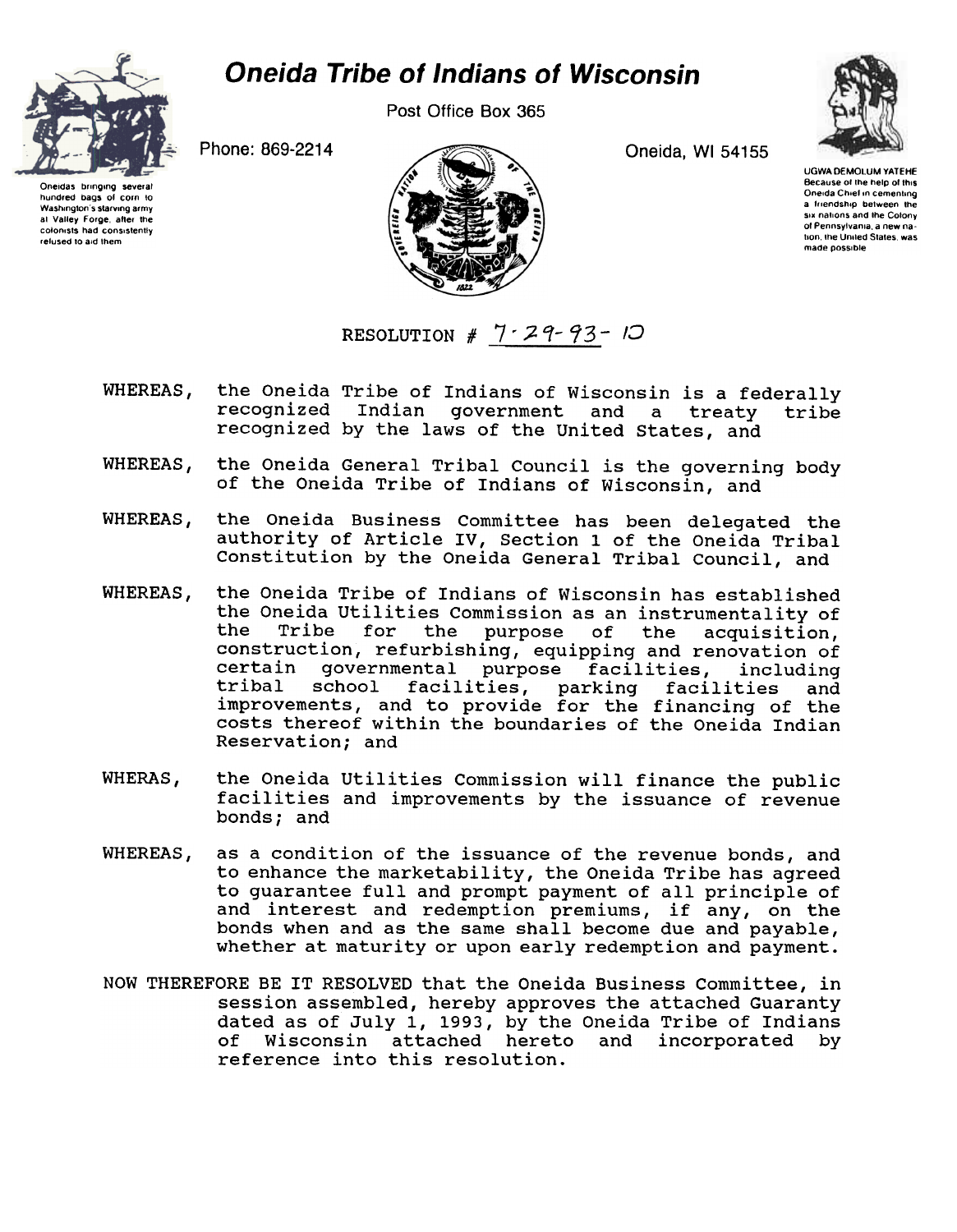BE IT FURTHER RESOLVED that the Chairman and Treasurer of the Oneida Tribe of Indians of Wisconsin authorized to execute the Guaranty on behalf of the Oneida Tribe of Indians of Wisconsin. are hereby

## Certification

I, the undersigned, as Secretary of the Oneida Business Committee, hereby certify that the Oneida Business Committee is composed of nine (9) members of whom  $\leq$  members constituting a quorum were present at a meeting duly called, noticed and held on the  $29K$ of J 't (..~, 19 /3 i that the foregoing resolution was duly adopted at such meeting by a vote of  $~\mathscr{F}\!\!\!\!/$  members for,  $\ell$ members against, and  $\circ$  members not voting; and that said resolution has not been rescinded or amended in any way.

Amelia Cornelius, Secretary Oneida Business Commit tee

FRS:dmr073093 rcsoeuar frs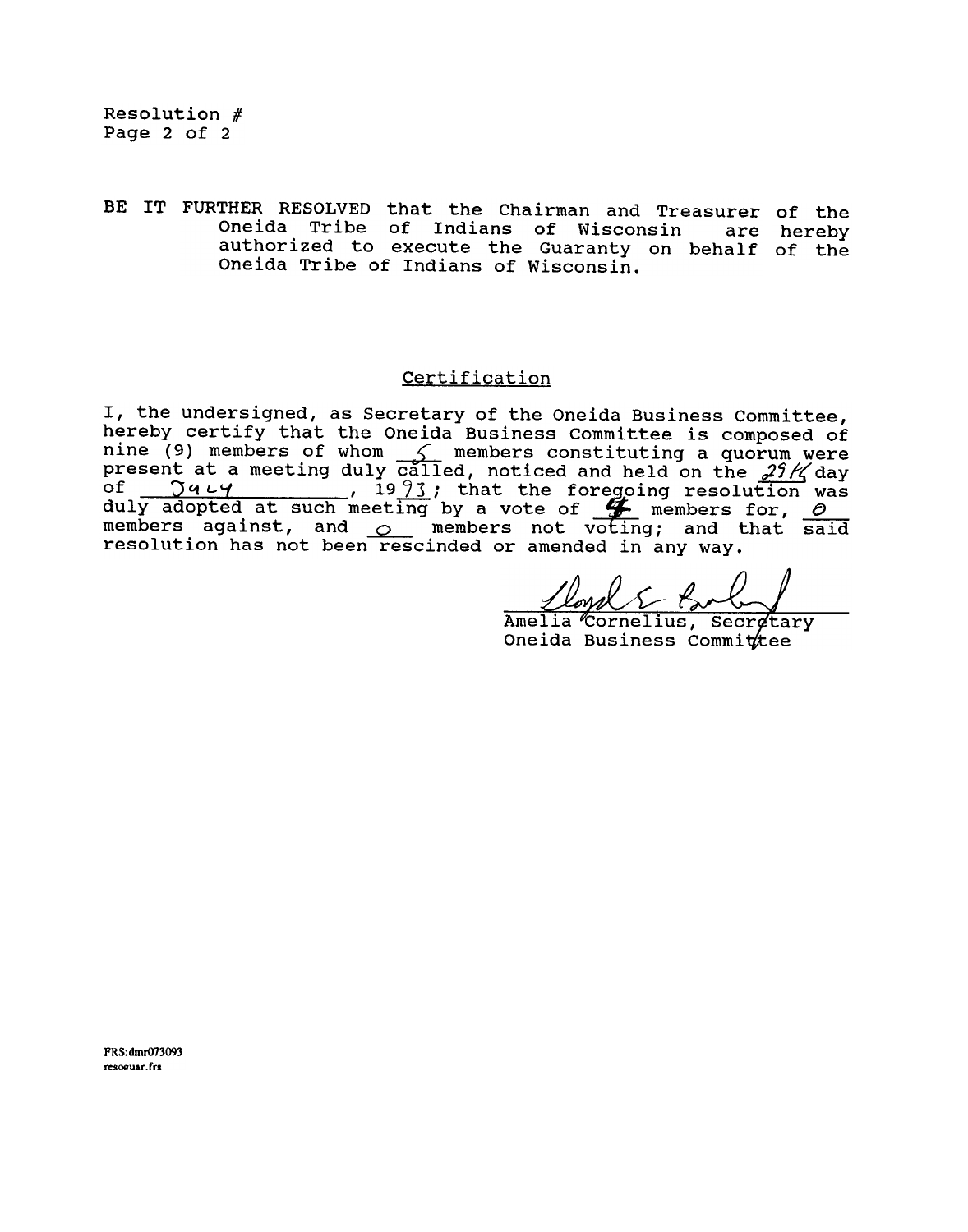## GUARANTY

THIS GUARANTY, dated as of July I, 1993, executed by the ONEIDA TRIBE OF INDIANS OF WISCONSIN, a federally recognized Indian Government and Treaty Tribe organized under Section 16 of the Indian Reorganization Act of 1934, 25 U.S.C. §476 (the "Tribe") and in favor of  $\frac{1}{2}$ , in,  $\frac{1}{2}$ ,  $\frac{1}{2}$ ,  $\frac{1}{2}$ ,  $\frac{1}{2}$ ,  $\frac{1}{2}$ ,  $\frac{1}{2}$ trustee (the "Trustee") under that certain Trust Indenture hereinafter described;

## WIT N E SSE T B:

(1) WHEREAS, the Tribe has established the Oneiaa utilities Commission (the "Commission") as an instrumentality of the Tribe for the purpose of the acquisition, construction, refurbishing, equipping and renovation of certain governmental purpose facilities, including school facilities, parking facilities and improvements, and to provide for the financing of the costs thereof (the "Project") within the boundaries of the Tribe's Reservation; and

(2) WHEREAS, under and pursuant to the Trust Indenture dated as of July 1, 1993 (the "Trust Indenture") entered into by and between the Commission and the Trustee, there has been created, authorized, issued and delivered a series of lease revenue bonds of the Commission designated as "Oneida Utilities, Commission (An Instrumentality of the Oneida Tribe of Indians of Wisconsin Governmental Facilities Lease Revenue Bonds (General Fund Leas Obligations for Various Tribal Public Facilities) Series 1993" (the "Bonds") , the proceeds of which shall be used to finance a part of the costs of the Project; and

, .- (3) WHEREAS, as a condition of the issuance of the Bonds and to enhance the marketability thereof, the Tribe has agreed to and has authorized the execution and delivery of this Guaranty; and

(4) WHEREAS, the issuance of the Bonds by the Commission, the financing of the Project by the Commission and the leasing of the Project by the Tribe will give rise to substantial economic and other benefits to the Tribe, will further the governmental interests of the Tribe under the Loan Agreement with the Commission (the "Loan Agreement") in providing educational services and benefits to its school children and in providing adequate public parking for tourists, visitors and patrons of tribal enterprises, and will further the health and welfare of the residents of the Reservation, and the Tribe desires to facilitate the issuance of the Bonds and the leasing of the Project by directly guaranteeing the payment of principal of and interest on the Bonds as set forth more fully herein; and

NOW, THEREFORE, in consideration of the issuance and delivery of the Bonds by the Commission, the financing of the Project by the Commission on behalf of and for the Tribe and the leasing of the Project by the Commission to the Tribe, the Tribe hereby agrees as follows: 秦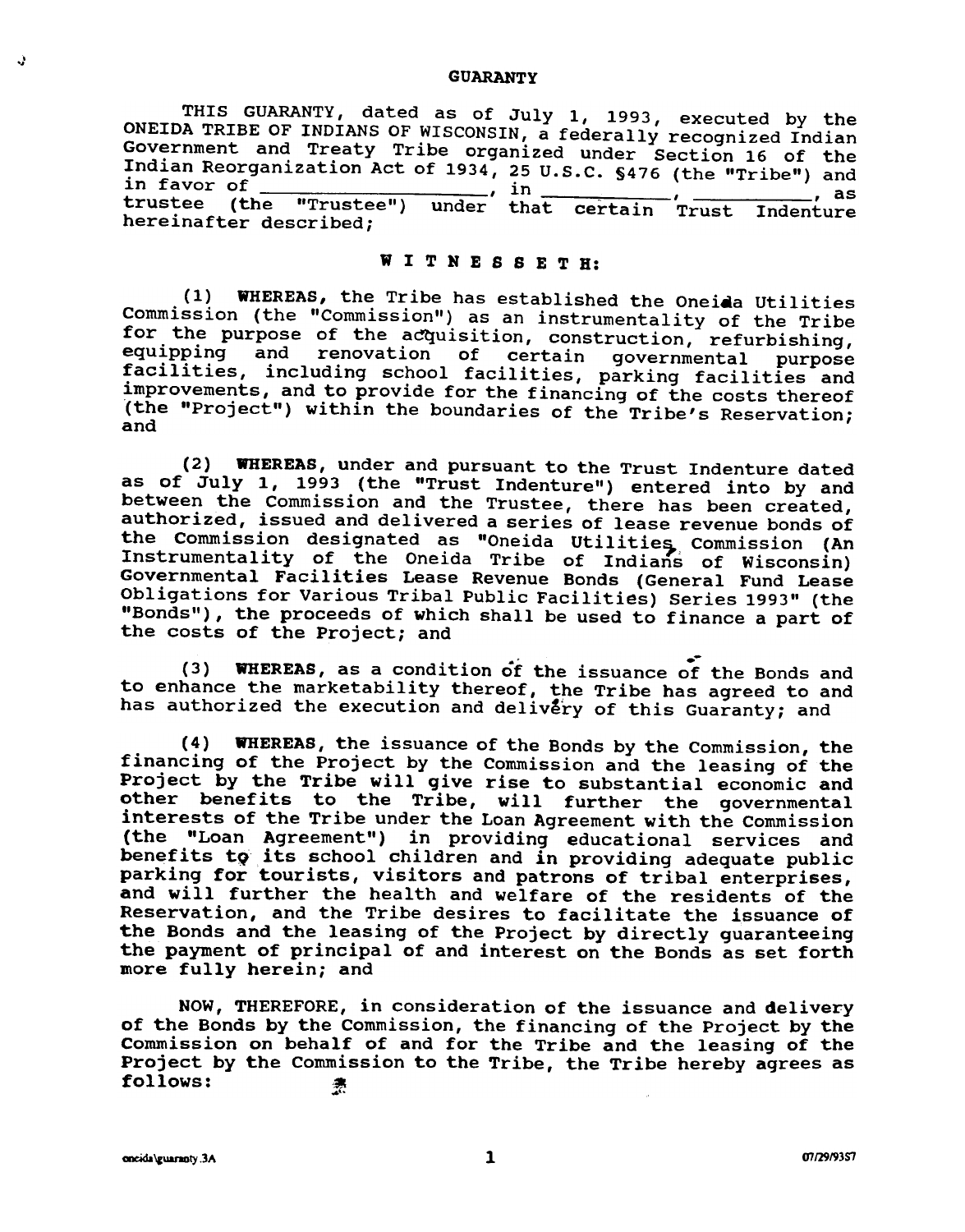Section 1. Guaranty. The Tribe hereby unconditionally guarantees to the Trustee, for and on behalf of the Commission and the Owners of the Bonds Outstanding from time to time under the Trust Indenture, the full and prompt payment of all principal of and interest and redemption premiums, if any, on the Bonds when and as the same shall become due and payable, whether at maturity or upon early redemption and payment. All such payments by the Tribe shall be paid in lawful money of the United states of America to the Trustee. Each and every default in the payment of the principal of or interest, if any, on the Bonds shall give rise to a separate cause of action hereunder and separate suits may be brought hereunder as each cause of action arises.

Section 2. Rights of Trustee. The Tribe covenants that if default is made in the payment of any installment of principal of or interest, if any, on the Bonds when such principal or interest, if any, becomes due, the Tribe will, upon demand, pay to the Trustee, the amount then due and payable on the Bonds for principal and interest, if any, with interest upon the overdue principal and, to the extent that payment of such interest shall be legally enforceable, upon overdue installments of interest, if any, at the rate borne by the Bonds.

Section 3. Pledge of Full Faith and Credit. For the full, prompt and punctual payment of all principal of, redemption premium, if any, and interest on the Bonds, the Tribe has pledge and does hereby pledge its full faith and credit (but no form of any of its taxing power) and the obligation of the Tribe to make such payments shall constitute a general obligation of the Tribe to which it pledges its full faith and credit, but not its taxing powers.

s.<br>Section 4. <u>Sovereign Immunitÿ Pr</u>ovisions. The Tribe here covenants and agrees that, so long as the Bonds shall rema

(a) to the extent it may lawfully do so, the Tribe shall not at any time insist upon or plead in any manner whatsoever, or claim or take the benefit or advantage of, any stay or extension law now or at any time thereafter in force that may affect the covenants and agreements contained in this Guaranty, and all benefit or advantage of any such law or laws is hereby expressly waived by the Tribe to the exten<br>permitted by law, including the Constitution of the Trib providing for the establishment of the Tribe and for conferral of certain powers on the Tribe. The Tribe shall not assert or claim, and hereby covenants not to assert or claim, sovereign immunity from any suit or other action that may be brought upon or under this Guaranty, or to certain protections under federal law, and submits to the jurisdiction of the courts of the state of Wisconsin and the federal courts located therein with respect to any such suit or action, all as, and to the extent set forth herein and in the Constitution and bylaws of the Tribe.

~ (b) the  $\overline{\text{}}$ ribe will not create or invoke the jurisdic of a Tribal Court of the Tribe in any manner or proceeding,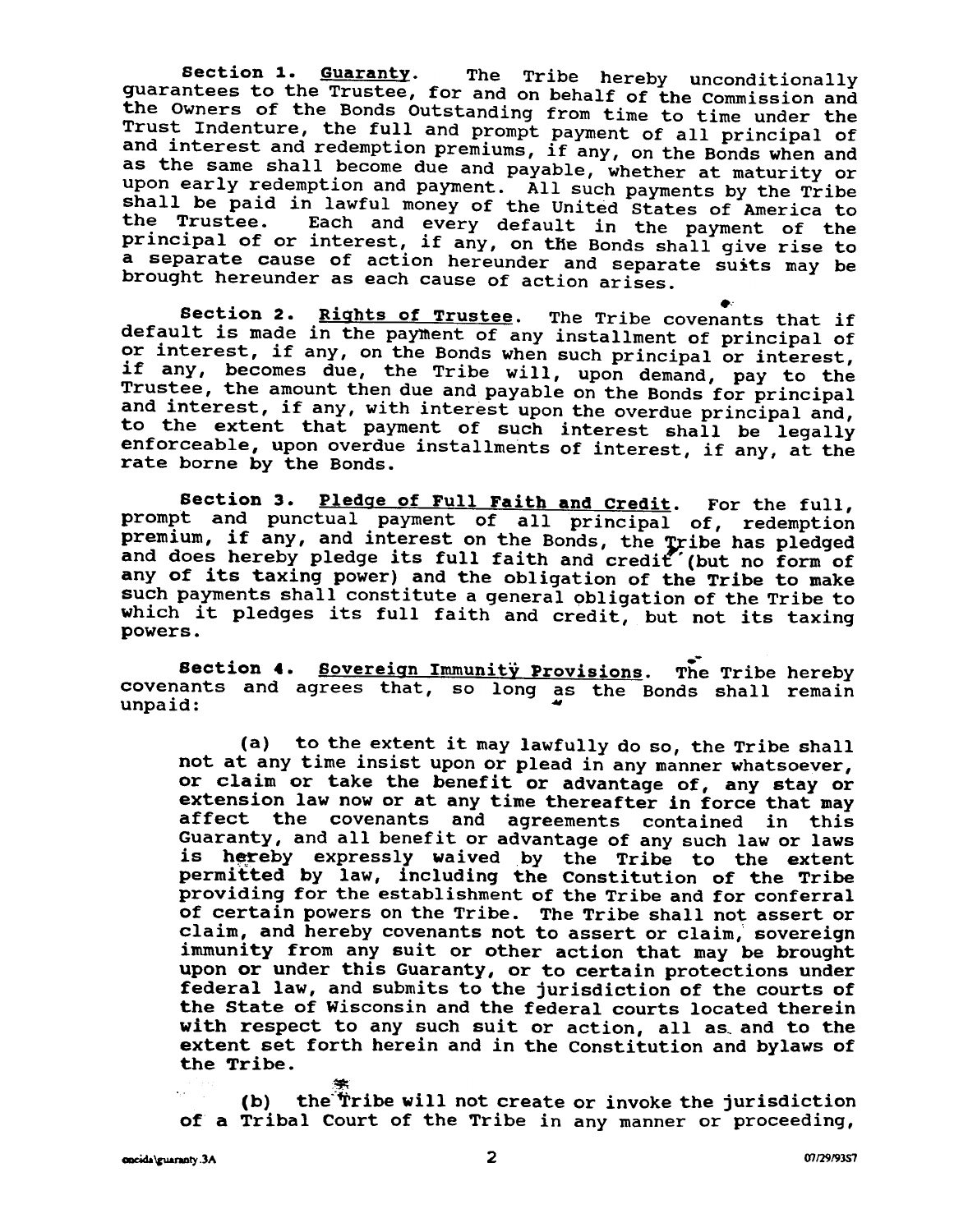the express purpose of which would be to invalidate this Guaranty or any other Bond Documents and, for as long as the Bonds shall remain outstanding and unpaid hereunder, the Tribe will not seek or otherwise pursue the establishment of a Tribal Court, the sole purpose of which would be to establish or assume jurisdiction over this Guaranty or any of the provisions or matters set forth herein.

(c) the parties hereto understand that the particular assets of the Tribe against which any judgement in any such action may be enforced, under this Guaranty shall be limited to (A) the Project; (B) the Trust Estate (as defined in the Indenture) created in the Trust Indenture; (C) »he right to remove any removable assets or portion of the Trust Estate from the site of the Project, including any necessary rights of access thereto; (D) any Revenues (as defined in the Indenture) or other securities or assets comprising the Trust Estate which shall have been transferred to the Issuer or the Tribe in violation of the provisions of the Indenture; and (E) enforcement of the pledge of the full faith and credit of the Tribe to the making of the Base Lease Payments under the Lease Agreement and to the making of prompt payments of debt service on the Bonds as provided in the Trust Indenture and in this Guaranty, respectively. In the event of any such judgment, the Tribe shall enter into any agreement or other document with the Commission, the Trustee, or any entity designated by any of them to act on behalf of the Registered Owners of the Bonds in order to permit the removal of any movable assets comprising the Project for the benefit of the Registered Owners.

(d) notwithstanding the preceding subparagraphs (a), (b) and  $(c)$ , the Tribe and the Commission intend by these provisions to agree and to honor a specific, limited waiver of their sovereign immunity rights and privileges as noted herein, subject to a possible court ordered monetary damage award not to exceed the amount of the Bonds, plus accrue interest, plus reasonable collection costs, but in all othe respects, to maintain their sovereign immunity as provided by the statutory laws and common laws of the United States of America.

 $\mathcal{L}$ 

 $:$